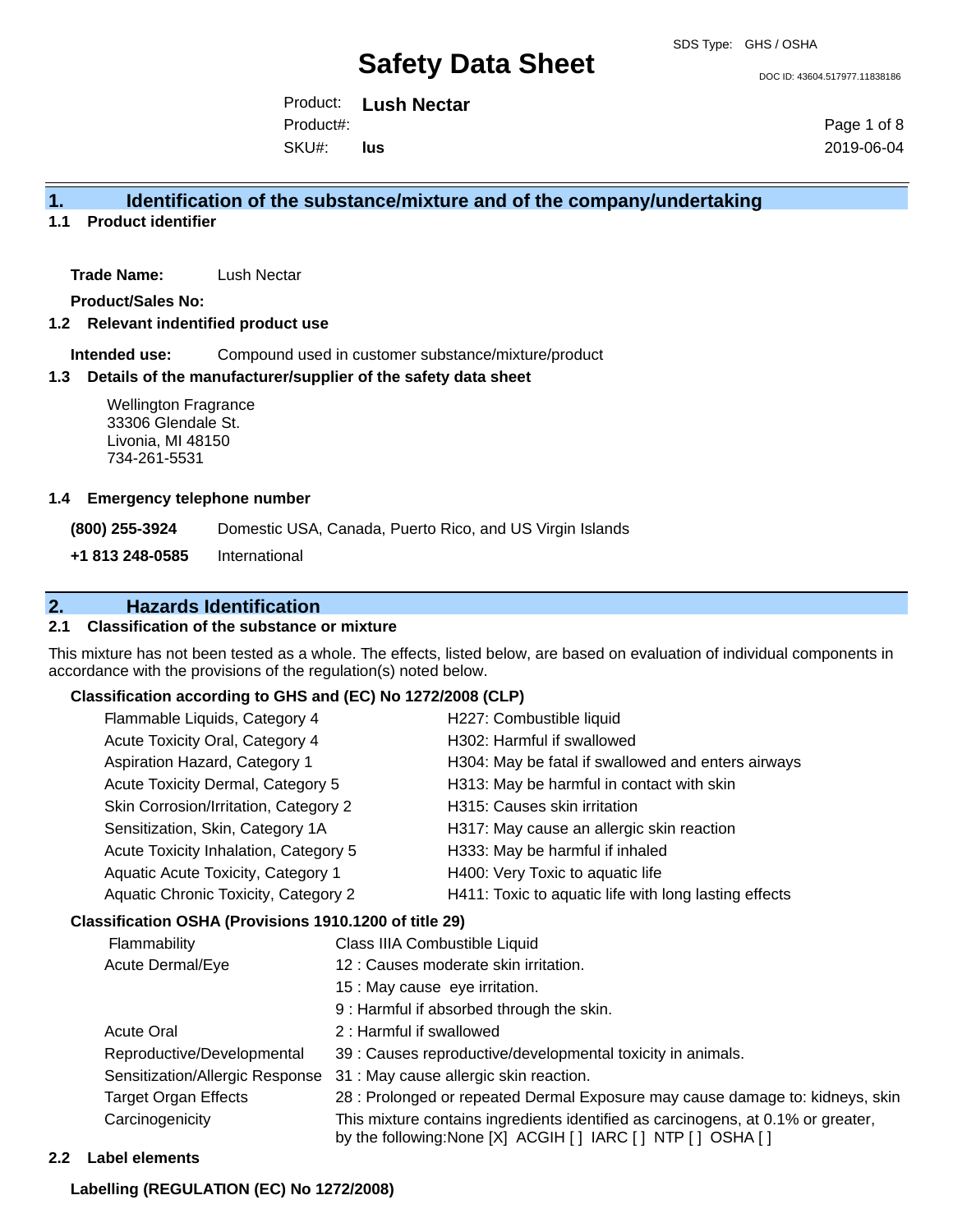DOC ID: 43604.517977.11838186

Product: **Lush Nectar** SKU#: Product#: **lus**

Page 2 of 8 2019-06-04

#### **Hazard pictograms**





# **Signal Word: Danger**

| <b>Hazard statments</b> |                                              |
|-------------------------|----------------------------------------------|
| H <sub>22</sub> 7       | Combustible liquid                           |
| H302                    | Harmful if swallowed                         |
| H304                    | May be fatal if swallowed and enters airways |
| H313                    | May be harmful in contact with skin          |
| H315                    | Causes skin irritation                       |
| H317                    | May cause an allergic skin reaction          |
| H333                    | May be harmful if inhaled                    |
| H400                    | Very Toxic to aquatic life                   |
|                         |                                              |

# H411 Toxic to aquatic life with long lasting effects

# **Precautionary Statements**

### **Prevention:**

| FIEVENHON.           |                                                                                                                                       |
|----------------------|---------------------------------------------------------------------------------------------------------------------------------------|
| P <sub>235</sub>     | Keep cool                                                                                                                             |
| P <sub>264</sub>     | Wash hands thoroughly after handling                                                                                                  |
| P <sub>270</sub>     | Do not eat, drink or smoke when using this product                                                                                    |
| P272                 | Contaminated work clothing should not be allowed out of the workplace                                                                 |
| P <sub>273</sub>     | Avoid release to the environment                                                                                                      |
| Response:            |                                                                                                                                       |
| $P301 + P310 + P331$ | IF SWALLOWED: Immediately call a POISON CENTER or doctor/physician Do NOT<br>induce vomiting                                          |
| $P302 + P352$        | IF ON SKIN: Wash with soap and water                                                                                                  |
| $P304 + P312$        | IF INHALED: Call a POISON CENTER or doctor/physician if you feel unwell                                                               |
| P312                 | Call a POISON CENTER or doctor/physician if you feel unwell                                                                           |
| P330                 | Rinse mouth                                                                                                                           |
| $P333 + P313$        | If skin irritation or a rash occurs: Get medical advice/attention                                                                     |
| P362                 | Take off contaminated clothing and wash before reuse                                                                                  |
| P363                 | Wash contaminated clothing before reuse                                                                                               |
| P370 + P378          | In case of fire: Use Carbon dioxide (CO2), Dry chemical, or Foam for extinction. Do not use<br>a direct water jet on burning material |
| P391                 | <b>Collect Spillage</b>                                                                                                               |
|                      |                                                                                                                                       |

### **2.3 Other Hazards**

#### **no data available**

# **3. Composition/Information on Ingredients**

### **3.1 Mixtures**

This product is a complex mixture of ingredients, which contains among others the following substance(s), presenting a health or environmental hazard within the meaning of the UN Globally Harmonized System of Classification and Labeling of Chemicals (GHS):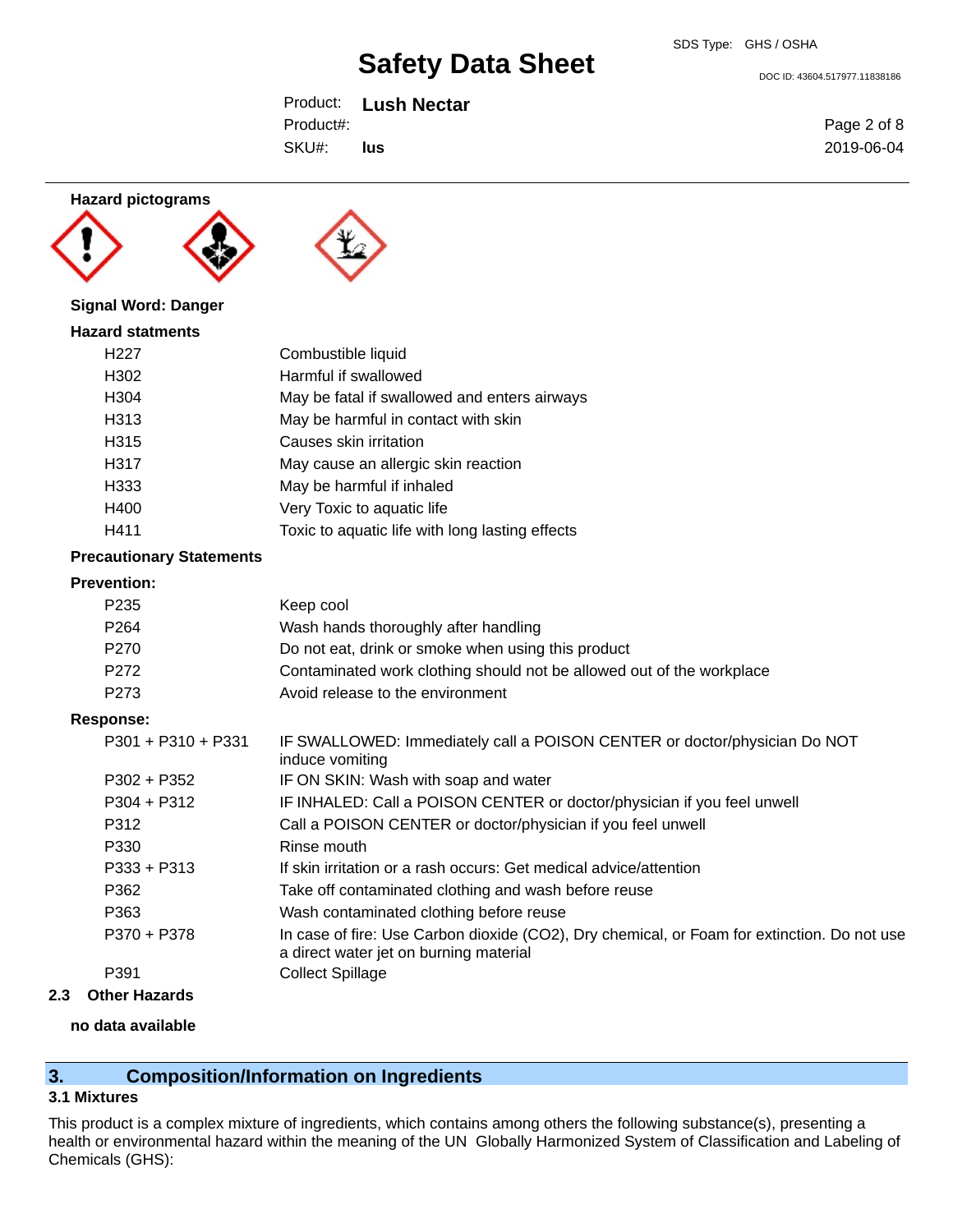SDS Type: GHS / OSHA

DOC ID: 43604.517977.11838186

Product: **Lush Nectar** SKU#: Product#: **lus**

Page 3 of 8 2019-06-04

| <b>CAS#</b><br>EC#                                       | Conc.         |                                    |                            |  |  |  |
|----------------------------------------------------------|---------------|------------------------------------|----------------------------|--|--|--|
| Ingredient                                               | Range         | <b>GHS Classification</b>          | <b>OSHA Classification</b> |  |  |  |
| 120-51-4<br>204-402-9                                    | $50 - 60%$    | H302; H313; H400; H411             | 28, 3                      |  |  |  |
| <b>Benzyl Benzoate</b>                                   |               |                                    |                            |  |  |  |
| 8008-57-9<br>232-433-8                                   | 10 - 20 %     | H226; H304; H315; H400; H410       | 12, 3, 31                  |  |  |  |
| Citrus Aurantium Dulcis (Orange) Peel Oil                |               |                                    |                            |  |  |  |
| 104-67-6<br>203-225-4                                    | $5 - 10%$     | H316; H402; H412                   | 11                         |  |  |  |
| gamma-Undecalactone                                      |               |                                    |                            |  |  |  |
| 88-41-5<br>201-828-7                                     | $5 - 10%$     | H227; H303; H316; H401; H411       | 12, 2                      |  |  |  |
| 2-t-Butylcyclohexyl acetate                              |               |                                    |                            |  |  |  |
| $112 - 31 - 2$<br>203-957-4                              | $2 - 5%$      | H227; H316; H319; H401; H412       | 11, 15                     |  |  |  |
| Decanal                                                  |               |                                    |                            |  |  |  |
| 77-83-8<br>201-061-8                                     | $2 - 5%$      | H317; H401; H411                   | 11, 15                     |  |  |  |
| Ethyl Methylphenylglycidate                              |               |                                    |                            |  |  |  |
| 105-95-3<br>203-347-8                                    | $1 - 2%$      | H401                               | 11, 15                     |  |  |  |
| Ethylene brassylate                                      |               |                                    |                            |  |  |  |
| 123-68-2<br>204-642-4                                    | $1 - 2%$      | H227; H301; H311; H331; H400; H412 | 11, 3, 9                   |  |  |  |
| Allyl hexanoate                                          |               |                                    |                            |  |  |  |
| 121-32-4<br>204-464-7                                    | $1 - 2%$      | H303; H320; H402                   |                            |  |  |  |
| Ethyl vanillin                                           |               |                                    |                            |  |  |  |
| 14901-07-6<br>238-969-9                                  | $1 - 2%$      | H316; H401; H411                   | 11, 39                     |  |  |  |
| beta-lonone                                              |               |                                    |                            |  |  |  |
| $104 - 61 - 0$<br>203-219-1                              | $1 - 2%$      | H316                               | 12, 15                     |  |  |  |
| gamma-Nonalactone                                        |               |                                    |                            |  |  |  |
| 31906-04-4<br>250-863-4                                  | $1 - 2%$      | H317; H402                         |                            |  |  |  |
| Hydroxyisohexyl 3-cyclohexene carboxaldehyde             |               |                                    |                            |  |  |  |
| 5471-51-2<br>226-806-4                                   | $1 - 2%$      | H402                               | $\overline{2}$             |  |  |  |
| Raspberry Ketone                                         |               |                                    |                            |  |  |  |
| 127-43-5<br>204-843-7                                    | $0.1 - 1.0 %$ | H315; H317; H401; H411             | 11, 15, 19, 26, 28, 31     |  |  |  |
| Methyl-ß-ionone                                          |               |                                    |                            |  |  |  |
| 127-51-5<br>204-846-3                                    | $0.1 - 1.0 %$ | H316; H317; H320; H401; H411       | 11, 15, 19, 26, 28, 31     |  |  |  |
| a-Isomethyl ionone                                       |               |                                    |                            |  |  |  |
| 6485-40-1<br>229-352-5                                   | $0.1 - 1.0 %$ | H227; H313; H317; H401             | 11, 15                     |  |  |  |
| I-Carvone                                                |               |                                    |                            |  |  |  |
| 78-70-6<br>201-134-4<br>Linalool                         | $0.1 - 1.0 %$ | H227; H303; H315; H317; H319; H402 | 12, 26                     |  |  |  |
| See Section 16 for full text of GHS classification codes |               |                                    |                            |  |  |  |

Total Hydrocarbon Content (%  $w/w$ ) = 11.16

## **4. First Aid Measures**

#### **4.1 Description of first aid measures**

**Inhalation:** Remove from exposure site to fresh air and keep at rest. Obtain medical advice.

**Eye Exposure:** Flush immediately with water for at least 15 minutes. Contact physician if symptoms persist.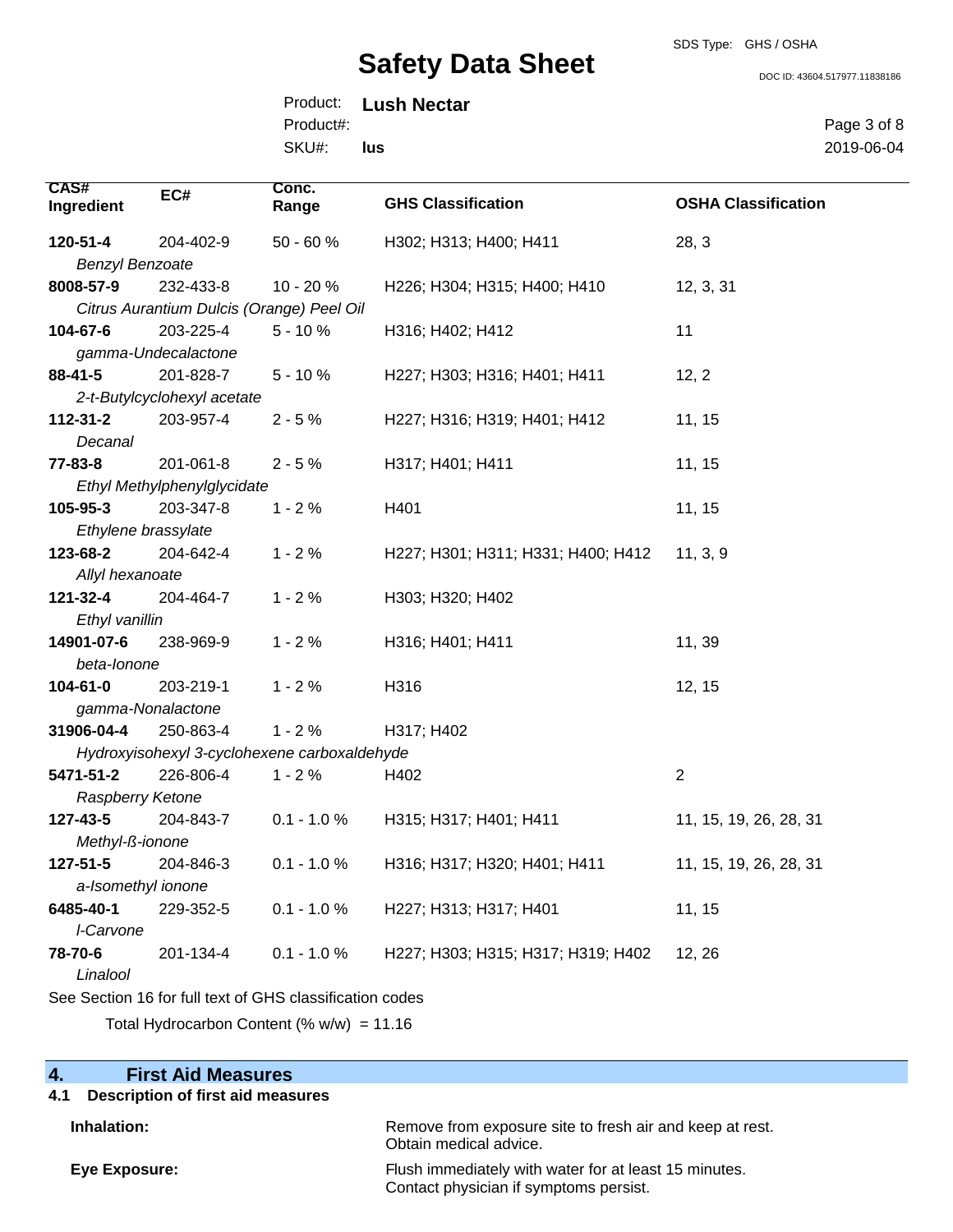SDS Type: GHS / OSHA

DOC ID: 43604.517977.11838186

|           |                                                                               | Product:<br>Product#:<br>SKU#: | <b>Lush Nectar</b><br>lus                                                                                                  | Page 4 of 8<br>2019-06-04 |
|-----------|-------------------------------------------------------------------------------|--------------------------------|----------------------------------------------------------------------------------------------------------------------------|---------------------------|
|           | <b>Skin Exposure:</b>                                                         |                                | Remove contaminated clothes. Wash thoroughly with water (and soap).<br>Contact physician if symptoms persist.              |                           |
|           | Ingestion:<br>4.2 Most important symptoms and effects, both acute and delayed |                                | Rinse mouth with water and obtain medical advice.                                                                          |                           |
|           | <b>Symptoms:</b>                                                              |                                | no data available                                                                                                          |                           |
|           | <b>Risks:</b>                                                                 |                                | Refer to Section 2.2 "Hazard Statements"<br>4.3 Indication of any immediate medical attention and special treatment needed |                           |
|           | Treatment:                                                                    |                                | Refer to Section 2.2 "Response"                                                                                            |                           |
| 5.<br>5.1 | <b>Fire-Fighting measures</b><br><b>Extinguishing media</b>                   |                                |                                                                                                                            |                           |
|           | Suitable:                                                                     |                                | Carbon dioxide (CO2), Dry chemical, Foam                                                                                   |                           |
|           | Unsuitable<br>5.2 Special hazards arising from the substance or mixture       |                                | Do not use a direct water jet on burning material                                                                          |                           |
|           | <b>During fire fighting:</b><br>5.3 Advice for firefighters                   |                                | Water may be ineffective                                                                                                   |                           |
|           | <b>Further information:</b>                                                   |                                | Standard procedure for chemical fires                                                                                      |                           |

# **6. Accidental Release Measures**

#### **6.1 Personal precautions, protective equipment and emergency procedures**

Avoid inhalation and contact with skin and eyes. A self-contained breathing apparatus is recommended in case of a major spill.

#### **6.2 Environmental precautions**

Keep away from drains, soil, and surface and groundwater.

#### **6.3 Methods and materials for containment and cleaning up**

Clean up spillage promptly. Remove ignition sources. Provide adequate ventilation. Avoid excessive inhalation of vapors. Gross spillages should be contained by use of sand or inert powder and disposed of according to the local regulations.

#### **6.4 Reference to other sections**

Not Applicable

# **7. Handling and Storage**

## **7.1 Precautions for safe handling**

Apply according to good manufacturing and industrial hygiene practices with proper ventilation. Do not drink, eat or smoke while handling. Respect good personal hygiene.

#### **7.2 Conditions for safe storage, including any incompatibilities**

Store in a cool, dry and ventilated area away from heat sources and protected from light in tightly closed original container. Avoid plastic and uncoated metal container. Keep air contact to a minimum.

## **7.3 Specific end uses**

No information available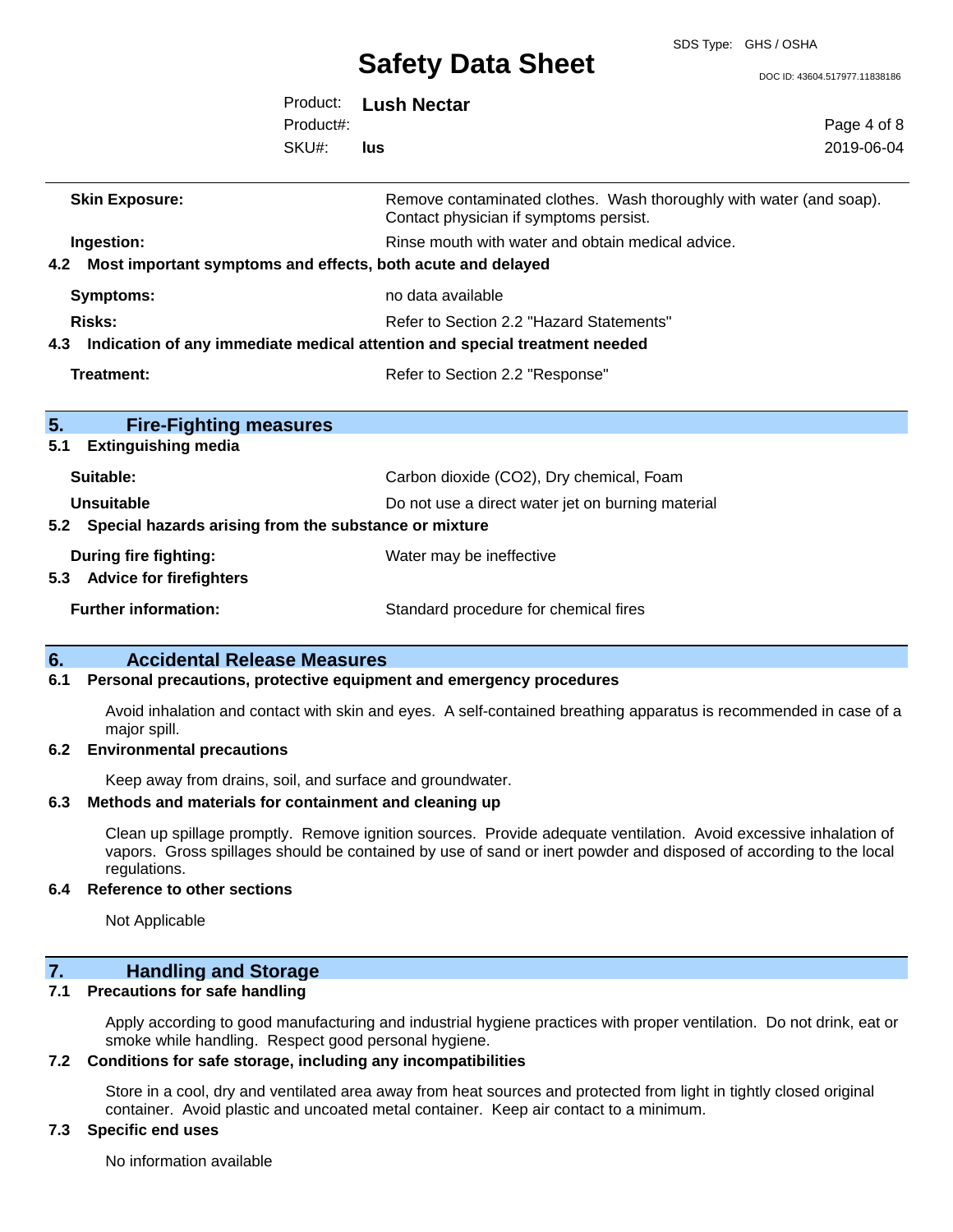SDS Type: GHS / OSHA

DOC ID: 43604.517977.11838186

Product: **Lush Nectar** SKU#: Product#: **lus**

Page 5 of 8 2019-06-04

# **8. Exposure Controls/Personal Protection 8.1 Control parameters Exposure Limits:** Contains no substances with occupational exposure limit values **Engineering Controls:** Use local exhaust as needed.

**8.2 Exposure controls - Personal protective equipment**

- **Eye protection:** Tightly sealed goggles, face shield, or safety glasses with brow guards and side shields, etc. as may be appropriate for the exposure
- **Respiratory protection:** Avoid excessive inhalation of concentrated vapors. Apply local ventilation where appropriate.
- **Skin protection:** Avoid Skin contact. Use chemically resistant gloves as needed.

# **9. Physical and Chemical Properties**

### **9.1 Information on basic physical and chemical properties**

| Appearance:                  | Liquid                          |
|------------------------------|---------------------------------|
| Odor:                        | Conforms to Standard            |
| Color:                       | Yellow Tint (G1) to Yellow (G4) |
| <b>Viscosity:</b>            | Liquid                          |
| <b>Freezing Point:</b>       | Not determined                  |
| <b>Boiling Point:</b>        | Not determined                  |
| <b>Melting Point:</b>        | Not determined                  |
| <b>Flashpoint (CCCFP):</b>   | 168 F (75.56 C)                 |
| <b>Auto flammability:</b>    | Not determined                  |
| <b>Explosive Properties:</b> | None Expected                   |
| <b>Oxidizing properties:</b> | None Expected                   |
| Vapor Pressure (mmHg@20 C):  | 0.1596                          |
| %VOC:                        | 14.75                           |
| Specific Gravity @ 25 C:     | 1.0240                          |
| Density $@25C$ :             | 1.0210                          |
| Refractive Index @ 20 C:     | 1.5200                          |
| Soluble in:                  | Oil                             |

# **10. Stability and Reactivity**

| <b>10.1 Reactivity</b>                  | None                                               |
|-----------------------------------------|----------------------------------------------------|
| <b>10.2 Chemical stability</b>          | Stable                                             |
| 10.3 Possibility of hazardous reactions | None known                                         |
| <b>10.4 Conditions to avoid</b>         | None known                                         |
| 10.5 Incompatible materials             | Strong oxidizing agents, strong acids, and alkalis |
| 10.6 Hazardous decomposition products   | None known                                         |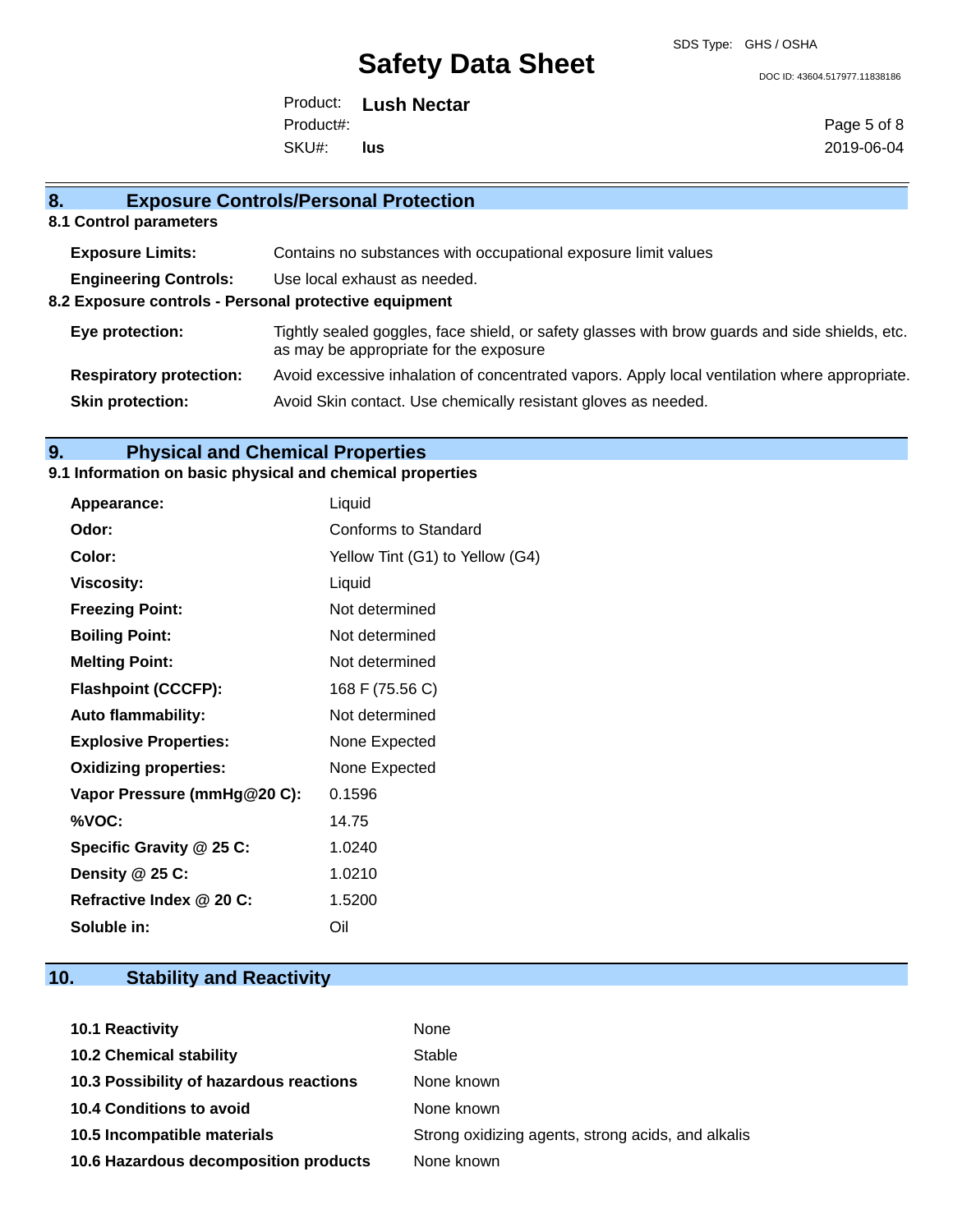SDS Type: GHS / OSHA

DOC ID: 43604.517977.11838186

Product: **Lush Nectar** SKU#: Product#: **lus**

Page 6 of 8 2019-06-04

|                                                                                                                     | <b>11.1 Toxicological Effects</b>                  |                                                          |  |
|---------------------------------------------------------------------------------------------------------------------|----------------------------------------------------|----------------------------------------------------------|--|
| Acute Toxicity Estimates (ATEs) based on the individual Ingredient Toxicity Data utilizing the "Additivity Formula" |                                                    |                                                          |  |
|                                                                                                                     | Acute toxicity - Oral - (Rat) mg/kg                | (LD50: 1,891.94) Harmful if swallowed                    |  |
|                                                                                                                     | Acute toxicity - Dermal - (Rabbit) mg/kg           | (LD50: 3,278.49) May be harmful in contact with skin     |  |
|                                                                                                                     | Acute toxicity - Inhalation - (Rat) mg/L/4hr       | (LC50: 74.52) May be harmful if inhaled                  |  |
|                                                                                                                     | <b>Skin corrosion / irritation</b>                 | Causes skin irritation                                   |  |
|                                                                                                                     | Serious eye damage / irritation                    | Not classified - the classification criteria are not met |  |
|                                                                                                                     | <b>Respiratory sensitization</b>                   | Not classified - the classification criteria are not met |  |
|                                                                                                                     | <b>Skin sensitization</b>                          | May cause an allergic skin reaction                      |  |
|                                                                                                                     | <b>Germ cell mutagenicity</b>                      | Not classified - the classification criteria are not met |  |
|                                                                                                                     | Carcinogenicity                                    | Not classified - the classification criteria are not met |  |
|                                                                                                                     | <b>Reproductive toxicity</b>                       | Not classified - the classification criteria are not met |  |
|                                                                                                                     | Specific target organ toxicity - single exposure   | Not classified - the classification criteria are not met |  |
|                                                                                                                     | Specific target organ toxicity - repeated exposure | Not classified - the classification criteria are not met |  |
|                                                                                                                     | <b>Aspiration hazard</b>                           | May be fatal if swallowed and enters airways             |  |
|                                                                                                                     |                                                    |                                                          |  |

# **12. Ecological Information**

**12.1 Toxicity**

**11. Toxicological Information**

| <b>Acute aquatic toxicity</b>      | Very Toxic to aquatic life                      |
|------------------------------------|-------------------------------------------------|
| <b>Chronic aquatic toxicity</b>    | Toxic to aquatic life with long lasting effects |
| <b>Toxicity Data on soil</b>       | no data available                               |
| <b>Toxicity on other organisms</b> | no data available                               |
| 12.2 Persistence and degradability | no data available                               |
| 12.3 Bioaccumulative potential     | no data available                               |
| 12.4 Mobility in soil              | no data available                               |
| 12.5 Other adverse effects         | no data available                               |

## **13. Disposal Conditions**

#### **13.1 Waste treatment methods**

Do not allow product to reach sewage systems. Dispose of in accordance with all local and national regulations. Send to a licensed waste management company.The product should not be allowed to enter drains, water courses or the soil. Do not contaminate ponds, waterways or ditches with chemical or used container.

# **14. Transport Information**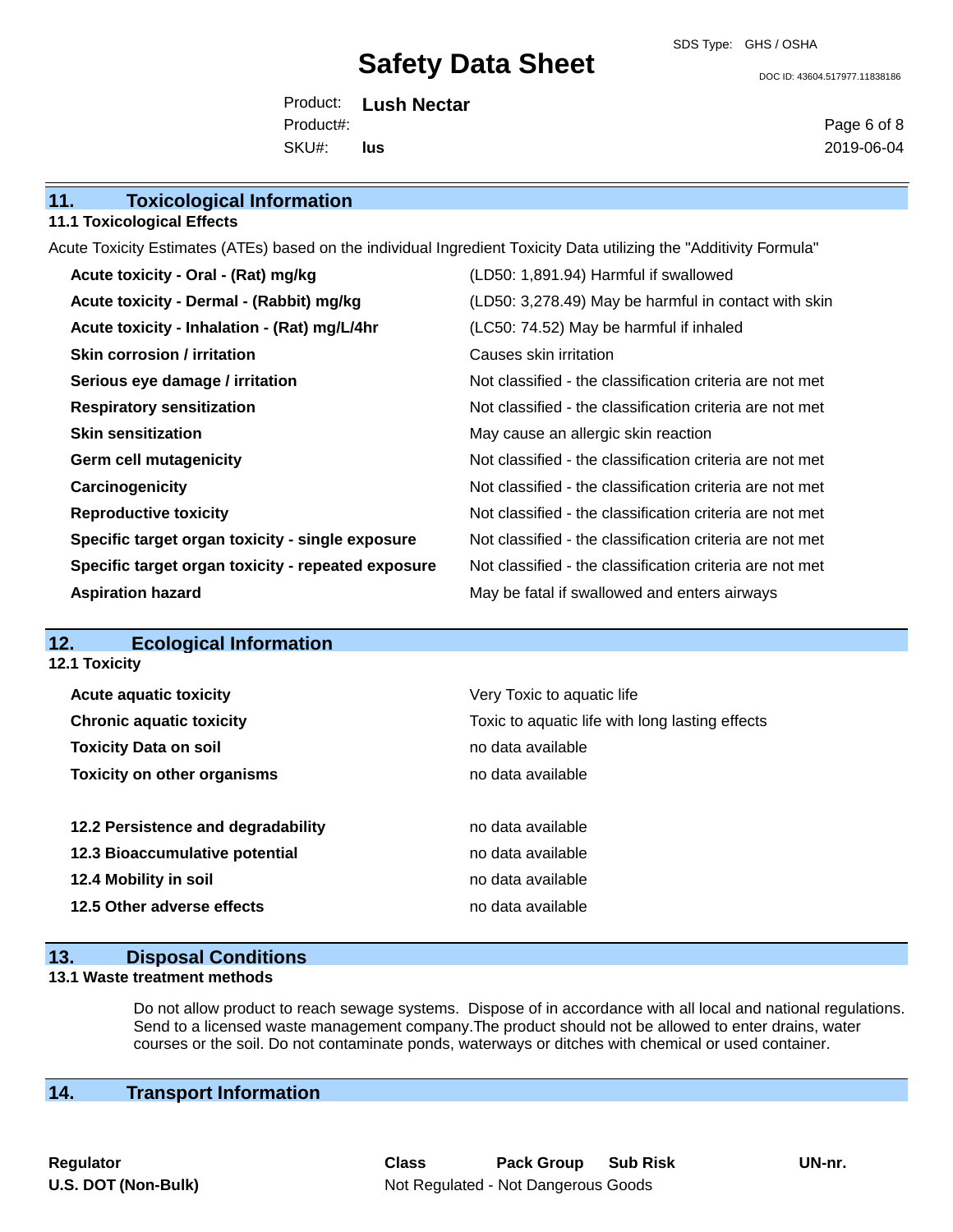SDS Type: GHS / OSHA

|                                                                               |               |                    |                                                                                                  | DOC ID: 43604.517977.11838186 |
|-------------------------------------------------------------------------------|---------------|--------------------|--------------------------------------------------------------------------------------------------|-------------------------------|
|                                                                               | Product:      | <b>Lush Nectar</b> |                                                                                                  |                               |
|                                                                               | Product#:     |                    |                                                                                                  | Page 7 of 8                   |
|                                                                               | SKU#:         | lus                |                                                                                                  | 2019-06-04                    |
| <b>Chemicals NOI</b>                                                          |               |                    |                                                                                                  |                               |
| <b>ADR/RID (International Road/Rail)</b>                                      |               |                    |                                                                                                  |                               |
| <b>Environmentally Hazardous</b><br>Liquid, n.o.s.<br><b>IATA (Air Cargo)</b> | Substance,    | 9                  | Ш                                                                                                | <b>UN3082</b>                 |
| <b>Environmentally Hazardous</b><br>Liquid, n.o.s.<br><b>IMDG (Sea)</b>       | Substance,    | 9                  | III                                                                                              | <b>UN3082</b>                 |
| <b>Environmentally Hazardous</b><br>Liquid, n.o.s.                            | Substance,    | 9                  | Ш                                                                                                | <b>UN3082</b>                 |
| 15.<br><b>Regulatory Information</b>                                          |               |                    |                                                                                                  |                               |
| <b>U.S. Federal Regulations:</b>                                              |               |                    |                                                                                                  |                               |
| <b>TSCA (Toxic Substance Control Act):</b>                                    |               |                    | All components of the substance/mixture are listed or exempt                                     |                               |
| 40 CFR(EPCRA, SARA, CERCLA and CAA)<br><b>U.S. State Regulations:</b>         |               |                    | This product contains NO components of concern.                                                  |                               |
| <b>California Proposition 65 Warning</b><br>123-35-3(NF 204-622-5 0.1 - 1.0 % |               |                    | This product contains the following components:<br>beta-Myrcene (NFS)                            |                               |
| <b>Canadian Regulations:</b>                                                  |               |                    |                                                                                                  |                               |
| <b>DSL/NDSL</b>                                                               |               |                    | 100.00% of the components are listed or exempt. The following<br>components are NOT on the List: |                               |
| 815580-59-7 453-570-1                                                         | $\leq$ 14 ppm |                    | 3-Cyclohexene-1-carboxylic acid, 2,6,6-trimethyl-, methyl ester                                  |                               |

## **16. Other Information**

**15.** 

#### **GHS H-Statements referred to under section 3**

- H226 : Flammable liquid and vapour H301 : Toxic if swallowed H303 : May be harmful if swallowed H311 : Toxic in contact with skin H319 : Causes serious eye irritation H320 : Causes eye irritation H331 : Toxic if inhaled H331 : Toxic to aquatic life H412 : Harmful to aquatic life with long lasting effects
	-
	-
- H316 : Causes mild skin irritation **H**317 : May cause an allergic skin reaction
	-
	-
- H402 : Harmful to aquatic life **H410** : Very toxic to aquatic life with long lasting effects
- **Total Fractional Values**

(TFV) Risk (TFV) Risk

- (100.00) Sensitization, Skin, Category 1A (2.82) Aquatic Acute Toxicity, Category 1
- (7.36) Aquatic Chronic Toxicity, Category 2
- 
- (1.15) Aspiration Hazard, Category 1 (1.29) Skin Corrosion/Irritation, Category 2
	-